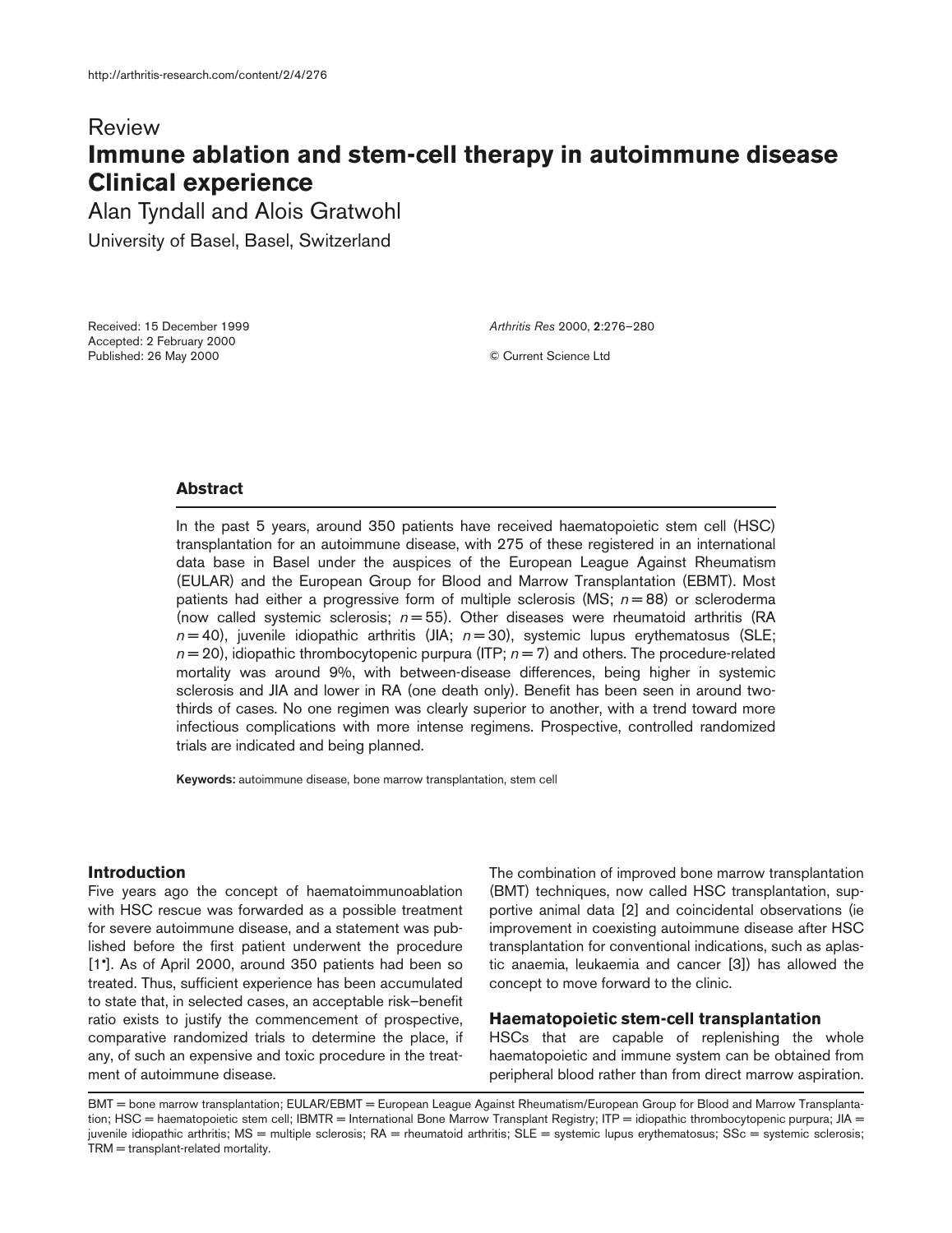This process of driving the usually scanty HSCs out of the bone marrow is called mobilization or priming, and is achieved with high doses of cytotoxic drugs and/or with growth factors.

Once the HSCs have been mobilized to peripheral blood, leucopheresis, usually about 2 weeks after mobilization, is performed to harvest the leucocytes. These leucocytes are now rich in stem cells, and they are either cryopreserved directly or further manipulated to enrich for HSCs, such as CD34 selection, and then stored. This is called graft manipulation or purging, and may include other steps to remove unwanted cells, such as B or T cells.

With sufficient CD34 cells collected to ensure engraftment  $(22 \times 10^6)$  recipient body weight), the patient returns about 1 month later for the conditioning (haematoimmunoablation) with cytotoxic drugs with or without radiation therapy. If antithymocyte globulin is used at this stage, its action is considered more as *in vivo* purging of T cells, rather than conditioning. The graft is then returned to the patient, and in around 10–12 days enough red cells, neutrophils and platelets are being produced to allow cessation of support therapy (transfusions of red cells and platelets, growth factors and antimicrobial agents).

The recovery of the immune system is more delayed, with a vast amount of published information available concerning the recovery first of natural killer cells and B cells, followed by CD8<sup>+</sup>, and later by CD4<sup>+</sup> cells [4<sup>\*\*</sup>].

A transplant-related mortality (TRM) of under 3% is often quoted for autologous HSC transplantation, although this only applies to adjuvant treatment for solid tumours. For lymphoma and leukaemia, around 10% is more realistic. For allogeneic HSC transplantation, a TRM of 15–35% is seen, the difference being due to more complex immunological reactions leading to graft rejection and graftversus-host disease, which are not often seen in autologous HSC transplantation. Early results from the EULAR/EBMT database for autoimmune disease [5•] suggest a TRM of approximately 8–9%, perhaps relating to a sicker population of patients with involvement of vital organs, such as heart and lungs.

# **Patient selection**

From the beginning it was decided that only those patients in whom a significant risk to life or to vital organs existed, and who had failed a trial of 'best available' conventional therapy should be treated [6••]. In addition, the patients should be able to enjoy a reasonable quality of life if the autoimmune process were arrested, and not be extensively damaged by irreversible pathology, such as fibrosis. It was also considered critical that the clinical state of the patient at the time of transplant should not be so poor so as to select for high morbidity and mortality without benefit.

# **Table 1**

| <b>Disease</b>                      | $\sqrt{n}$     |
|-------------------------------------|----------------|
| <b>MS</b>                           | 88             |
| Myasthenia gravis                   | 1              |
| <b>SSc</b>                          | 55             |
| <b>SLE</b>                          | 20             |
| <b>RA</b>                           | 40             |
| Juvenile chronic arthritis          | 30             |
| Mixed connective tissue disease     | 3              |
| Dermatomyositis                     | 4              |
| Wegener's granulomatosis            | 3              |
| Cryoglobulinaemia                   | 3              |
| <b>ITP</b>                          | 7              |
| Pure red cell aplasia               | 4              |
| Autoimmune haemolytic anaemia       | $\overline{2}$ |
| Evans' syndrome                     | 1              |
| Thrombotic thrombocytopenic purpura | 1              |
| Other                               | 3              |

**Registration in the EBMT/EULAR database (April 2000)**

Data from the EBMT/EULAR database.

Data on 275 reports (270 autologous, five allogeneic) from 64 transplant centres from 20 countries have now been registered in the EULAR/EBMT database in Basel, Switzerland (Table 1). This has allowed a more precise definition of inclusion and exclusion criteria that are based on experience rather than theoretical considerations alone (Table 2). Criteria for other diseases such as systemic lupus erythematosus and dermatomyositis/polymyositis are still evolving.

In addition, around 50 cases have been registered in the Milwaukee-based International Bone Marrow Transplant Registry (IBMTR), and nearly 50 unregistered case reports have been published, totalling around 350 patients with autoimmune disease who have been treated with HSC transplantation.

# **Treatment regimens and protocols**

Most patients have been treated in the context of a phase 1/2 pilot study, consistent with the published guidelines (Table 3). The majority of patients with MS received mobilization with cycloposphamide and granulocyte colonystimulating factor, followed by conditioning with BEAM and antithymocyte globulin, and grafting with a CD4+ selected product.

There is no suggestion that one or other regimen is superior for any autoimmune disease group, although there appears to be more procedure-related morbidity/mortality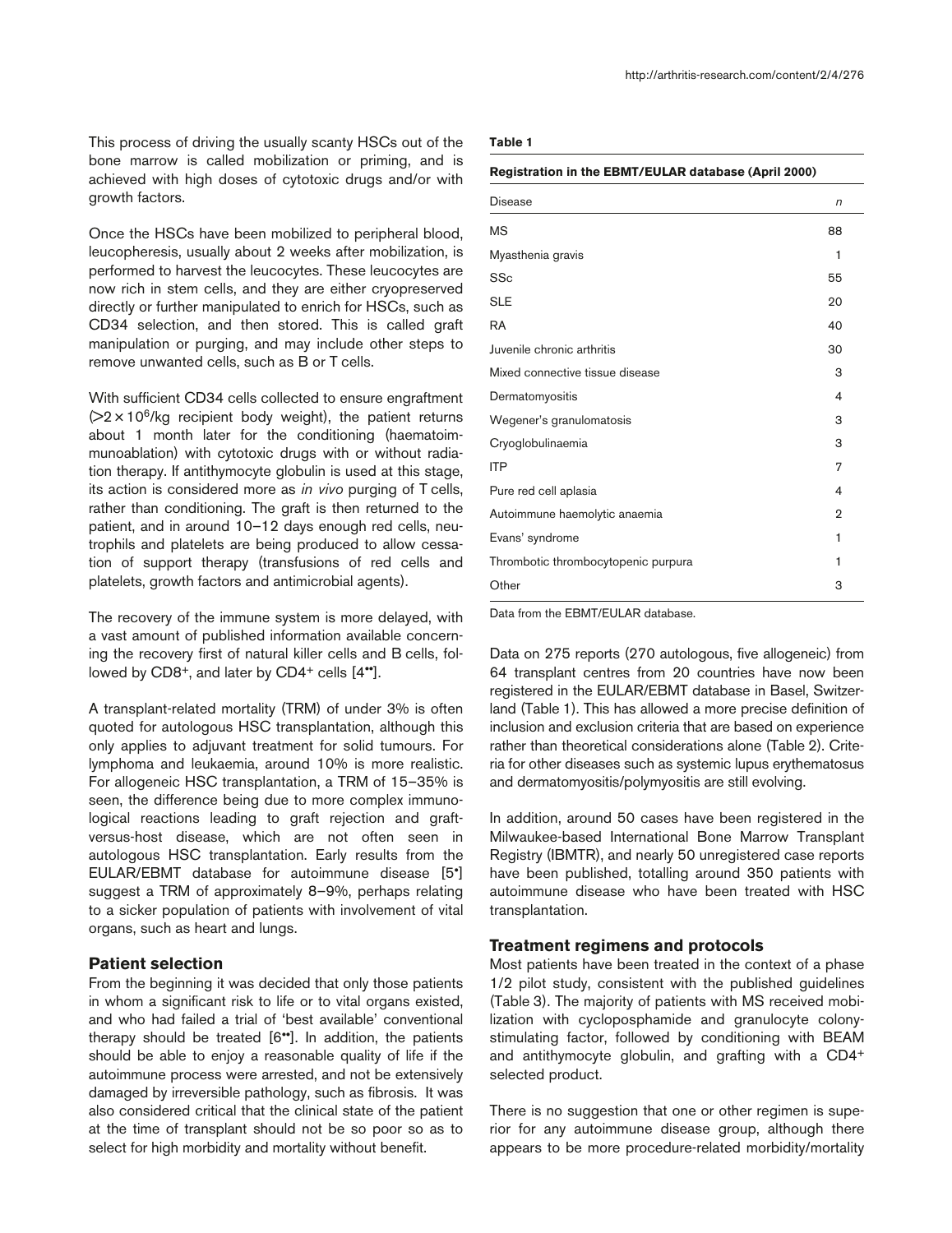### **Table 2**

### **Inclusion criteria for HCS transplantation in various autoimmune diseases**

| Disease/<br>general<br>principles | Criteria                                                                                                                                                                                                                                                                                                                                                                                                                           |
|-----------------------------------|------------------------------------------------------------------------------------------------------------------------------------------------------------------------------------------------------------------------------------------------------------------------------------------------------------------------------------------------------------------------------------------------------------------------------------|
| General                           | Failed best available conventional therapy<br>Progressive disease, poor prognosis (for life or organ)<br>Reasonable quality of life if autoimmune disease activity<br>were arrested<br>$<$ 60 years old<br>Able to withstand HSC transplantation (especially<br>cyclophosphamide 4 g/m <sup>2</sup> )                                                                                                                              |
| SSc                               | Diffuse skin disease for <3 years and progressive plus<br>other organ involvement<br>Modified Rodnan >16 (max 51)<br>Diffuse skin disease for >3 years or limited skin and vital<br>organ involvement (threatening)<br>Mean PAP <50 mmHg, DLCO >45% predicted<br>LVEF >50% of normal (on echo), >45% MUGA<br>Controlled arrhythmias<br>Hypertension controlled by ACE inhibitors<br>Serum creatinine <1.5 times normal upper limit |
| <b>RA</b>                         | Failed: two DMARDS (including methotrexate) + any<br>combination of DMARDS + anti-TNF regimen<br>Progressive destruction<br>Disease duration 2-10 years                                                                                                                                                                                                                                                                            |
| <b>MS</b>                         | Disease duration $\geq 1$ year<br>EDSS between 3.0 and 6.5<br>Disability progression sustained for at least 6 months<br>during the previous 2 years of:<br>≥1.5 EDSS points if entry EDSS between 3.0 and 5.0<br>≥1.0 EDSS point if entry EDSS ≥5.5<br>Primary or secondary progressive MS<br>Clinical or MRI activity during the past year                                                                                        |

ACE, angiotensin-converting enzyme; DLCO, lung diffusion capacity; DMARD, disease-modifying antirheumatic drug; EDSS, extended disability score system; LVEF, left ventricular ejection fraction; MRI, magnetic resonance imaging; MUGA, multigated image acquisition; PAP, pulmonary artery pressure; TNF, tumour necrosis factor.

with the more ablative regimens and severe T-cell depleting protocols. Some protocols have been revised as a result, such as introducing lung shielding in a systemic sclerosis (SSc) protocol, which included total body irradiation, due to two possible radiation-related pulmonary deaths (McSweeney P, personal communication).

# **Toxicity**

Although as yet there have been no fatal outcomes published in the literature as case reports, the EULAR/EBMT database shows a TRM of approximately 9% [5•]. This includes mobilization-associated mortality, an event that is not usually reported to traditional BMT databases. The causes of death were as seen previously with HSC transplantation (ie infection, bleeding and organ toxicity), with a tendency to occur more in certain disease subgroups such as SSc and JIA, systemic form (Table 4). However, no disease subgroup has been spared from fatal outcomes.

#### **Table 3**

### **Guidelines for conditioning regimens before HSC transplantation**

- Cyclophosphamide 50 mg/kg for 4 days at a 1-h infusion from days –5 to –2 before the transplantation; this is standard treatment for aplastic anaemia. Antithymocyte globulin may or may not be added
- Cyclosphamide 60 mg/kg for 2 days at 1-h infusion followed by total body irradiation, as currently used at the treating centre
- Busulfan 16 mg/kg orally over 4 days in 16 doses of 1 mg/kg each, followed by cyclophosphamide 60 mg/kg a 1-h infusion for 2 days; anticonvulsant prophylaxis is required
- Combination chemotherapy: BEAM (BCNU 300 mg/m2 intravenously day –7; VP-16 250 mg/m2 per day, divided over two doses each day, from days  $-7$  to  $-4$ ; Ara-C 200 mg/m<sup>2</sup> per day, divided over two doses each day, on days –7, –6 and –4; melphalan 140 mg/m<sup>2</sup> intravenously on day  $-3$ )

#### **Table 4**

#### **Causes of death after HSC transplantation**

|                              | Causes of death        |          |           |  |
|------------------------------|------------------------|----------|-----------|--|
| <b>Disease</b>               | Progressive<br>disease | Toxicity | Infection |  |
| MS                           |                        | 2        | 5         |  |
| SSc                          | 4                      | 8        |           |  |
| <b>RA</b>                    | 0                      |          |           |  |
| JIA                          | 1                      |          | 4         |  |
| <b>SLE</b>                   |                        |          |           |  |
| ITP                          |                        |          |           |  |
| Amytrophic lateral sclerosis |                        |          |           |  |

It is suspected that this may be due to a poorer clinical state of such patients at the time of mobilization and/or transplant, especially relating to cardiopulmonary and other vital organ involvement, which is in contrast to MS and RA patients. It is considered possible that a macrophage activation syndrome could have been responsible for some of the JIA fatal cases. Protocols have been amended accordingly. These amendments include stricter exclusion criteria for the following: SSc, including mean pulmonary artery pressure greater than 50 mmHg; and JIA, including avoiding transplant during periods of high systemic activity, avoiding severe T cell depletion below  $2 \times 10^5$ /kg body weight and the use of pulse intravenous methylprednisone during granulocyte colony-stimulating factor support therapy (Wulffraat N, personal communication). Although these modifications are logical, there is no hard data to confirm that they will reduce procedurerelated mortality.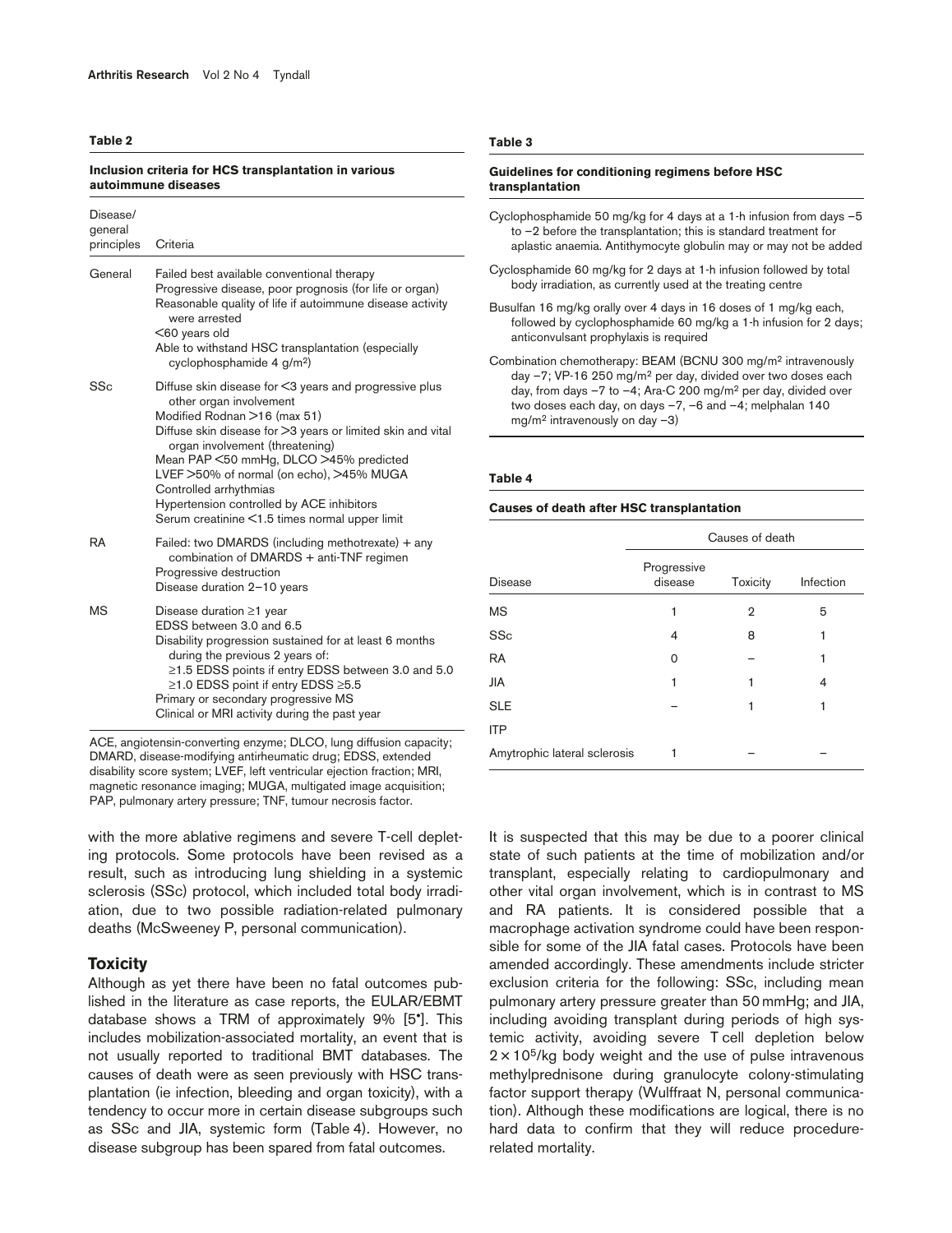### **Table 5**

### **Clinical response HSC transplantation**

|                        | <b>Disease</b> |                |                |     |            |
|------------------------|----------------|----------------|----------------|-----|------------|
| Clinical response      | <b>MS</b>      | <b>SSc</b>     | <b>RA</b>      | JIA | <b>SLE</b> |
| Evaluated              | 75             | 33             | 35             | 25  | 14         |
| <b>Better</b>          | 24             | 21             | 14             | 16  | 10         |
| Stable                 | 27             | 3              | $\overline{2}$ | 1   | 0          |
| Better than progressed | 7              | 7              | 13             | 7   | 3          |
| Worse                  | 17             | $\overline{2}$ | 6              | 1   |            |

Values are number of patients in each category.

# **Clinical outcome**

Table 5 shows the outcome as reported to the EULAR/EBMT database using the traditional BMT form of complete remission, partial remission, no response and death. Follow-up data includes those available after 3 months after transplant or mobilization, and is incomplete. Further autoimmune disease subgroup analysis is underway, with more extensive clinical data in MS, SSc, RA/JIA and SLE.

However, using these and other published data, some statements are possible at this stage. In SSc, an impact on skin score of greater than 25% improvement in nearly 70% of patients has been observed (Binks M, manuscript submitted), and in MS improvement or stabilization of both primary and secondary forms has been observed in 78% [7], using the extended disability score system. In RA, approximately 50% relapse rates have been seen [8•] (although most authors report that the synovitis after transplant is easier to control than beforehand), with similar observations in JIA. In RA, T-cell depletion did not seem to reduce the relapse rates [9].

In RA, there have been some other issues that complicate the current trial planning and data interpretation. The introduction of antitumour necrosis factor- $\alpha$  in the past year in some countries reduced the number of 'failed best available therapy' patients considerably. In addition, although full and sustained remission is unusual in RA, there is little data to suggest that an allogeneic approach would necessarily be more effective.

# **Future directions**

Some issues are similar to the experience so far with HSC transplantation for other conditions such as leukaemia and solid tumour. The major one of these is the need for prospective, randomized comparative trials to confirm the impressions gained from phase 1 (safety) and phase 2 (efficacy) pilot studies.

There are examples where first impressions, either optimistic or pessimistic, were not confirmed by such trials, although many investigators had already formed an 'opinion', on the basis of their own small experience, and were therefore reluctant afterwards to randomize patients. Autologous HSC transplantation in breast cancer is a good example of this.

After many meetings of involved parties, such trial designs for MS, SSc and JIA have been generated, with the intension to extend them as multicentre studies, given the relatively low incidence of these autoimmune diseases. Outlines of these protocols are available from Basel on e-mail (alan.tyndall@fps-basel.ch), and will soon be posted on the EBMT Internet page for autoimmune disease (http://gildor.conexis.es/ebmt). RA trial design is still under discussion.

Other issues are more specific to autoimmune disease, and therefore require an open-minded approach. For example, growth factors for mobilization may induce a flare of autoimmune disease, and this has been observed in JIA, MS and RA, at times possibly contributing to a fatal outcome. It is logical but not proven that cyclophosphamide given 8 days before granulocyte colony-stimulating factor could reduce such an effect, and this has been included in the second-generation study designs.

Also, cyclophosphamide  $4 \text{ g/m}^2$  for mobilization could induce a long-lasting remission of autoimmune disease, without the need to proceed to myeloablation, and this could be a point of randomization in some protocols (eg in SLE or RA). One report in RA [10] supports this concept. In some autoimmune diseases, cyclophosphamide may be more cardiotoxic than usual, as suggested in SSc, and alternatives may be needed for mobilizing and conditioning.

The question regarding whether allografts should be performed, especially the newer nonmyeloablative 'minigraft', has been raised if relapse rate is too high after autologous HSC transplantation. In our opinion, the point at which this option should be considered has not yet been reached, and the superiority of allo-HSC transplantation has not been proven in autoimmune disease. The risk of TRM is already higher than initially anticipated in autoimmune disease, and it is possible that this risk in allo-HSC transplantation, with its attendant risk for graft-versus-host disease, could also be higher, despite sibling fully matched donors.

# **Data collection**

Complete collection of standardized transplant and disease-specific data is essential if we are to fairly judge and compare what has been achieved. After 2 years of intense international collaboration, involving EULAR, American College of Rheumatology, EBMT, IBMTR, US